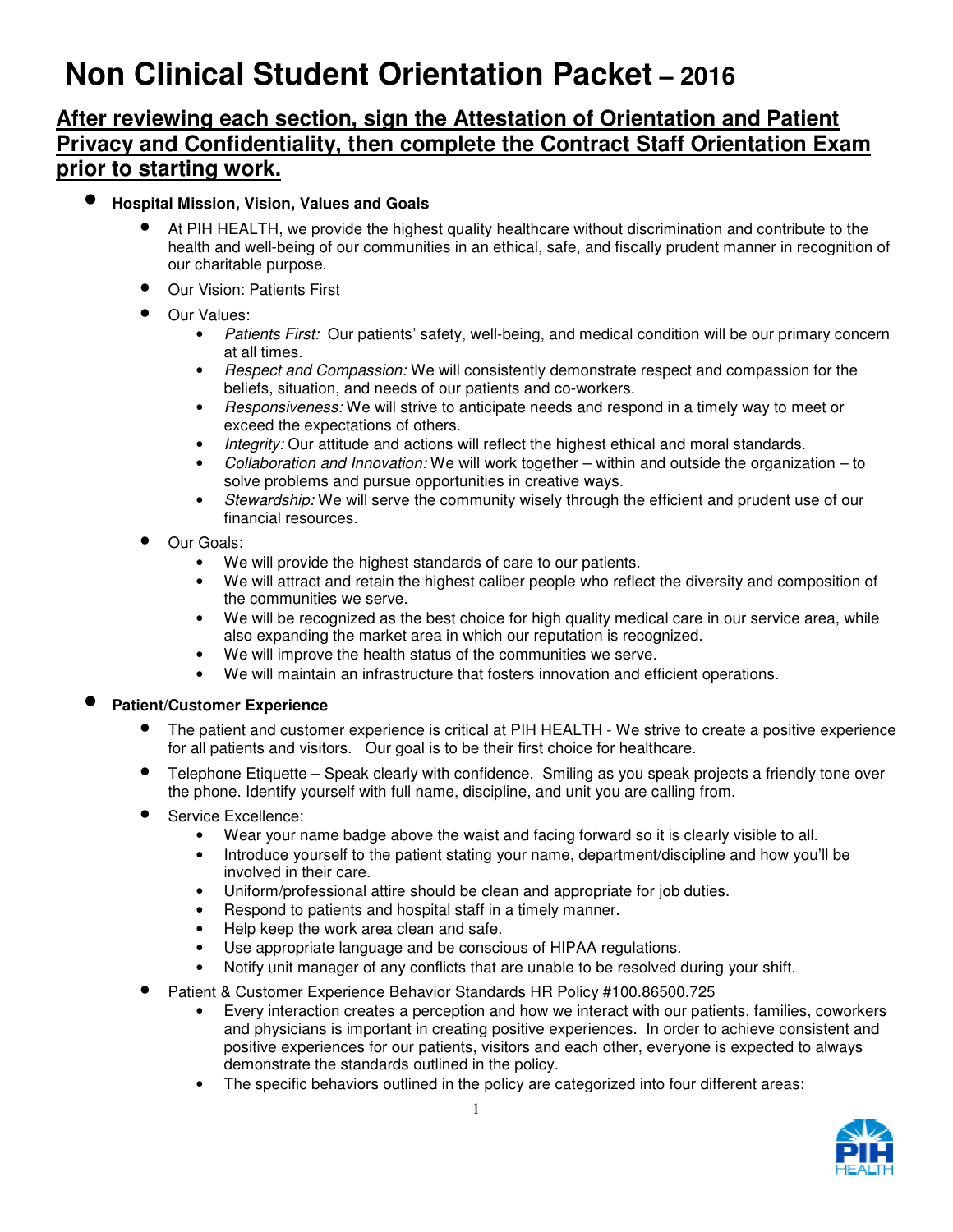- Show Consideration
- Provide Assistance and Follow Up
- Inspire Confidence in a Professional Manner
- Always Demonstrate and Show we are a Team
- Our Code of Conduct is designed to protect and promote organization-wide integrity, to ensure values are adhered to, and to enhance PIH HEALTH Health's ability to achieve the organization-wide mission. If there is a concern about a code of conduct violation, please contact the Compliance Officer at Ext. 12818 or any member of the Corporate Compliance committee.
- Parking PIH HEALTH policy/procedure #100.86500.661
	- The designated area for students, contract staff and the vendors is the Rear lot parking area.
	- PIH HEALTH is not responsible for thefts, damage or loss of property while parking in any designated area.
- Dress Code PIH HEALTH policy/procedure #100.86500.718
	- Purpose: To present a clean neat appearance and dress according to the requirements of their positions, taking into account business, safety and infection control standards.
	- Identification badges must be worn above the waist at all times while on duty.
	- No open toed shoes allowed.
	- Tattoos that are visible must be covered.
- Telephone Etiquette, electronic devices PIH HEALTH policy/procedure # 100.86500.739
	- Employees, contract staff, and students are not to use personal cell phones or other electronic devices in public areas and not unless authorized by the department management and it does not interfere with job performance. Devices will not be used for personal reasons in any public area. This includes hallways and elevators. In addition, head phones or ear pieces are not to be used in work area or public areas.
	- Use of cell phones and other electronic devices for personal reasons is limited to break or lunch time only, and not in work areas including hallways and elevators. Cell phone ear pieces, IPod, or other electronic devices for personal reasons, to include accessing Facebook, Twitter or other social networking sites, is limited to break or lunch times only, and away from work areas.
	- If permitted to carry them, employees are to keep their cell phones on silent modes at all times**.**

# **Patient's Rights**

Patients have the right to:

- Considerate and respectful care, and to be made comfortable. Have their cultural, psychosocial, spiritual and personal values, beliefs and preferences respected.
- Have a family member (or other representative of your choosing) and to have their physician notified promptly of their admission to the hospital.
- Know the name of the licensed health care practitioner acting within the scope of his or her professional licensure, who has primary responsibility for coordinating their care, and the names and professional relationships of physicians and non-physicians in their care.
- Receive information about their health status, diagnosis, prognosis, course of treatment, prospects for recovery and outcomes of care (including unanticipated outcomes) in terms they can understand. They have the right to effective communication and to participate in the development and implementation of their plan of care. They have the right to participate in ethical questions that arise in the course of their care, including issues of conflict resolution, withholding resuscitative services, and forgoing or withdrawing life-sustaining treatment.
- Make decisions regarding medical care, and receive as much information about any proposed treatment or procedure as they may need in order to give informed consent or to refuse a course of treatment. Except in emergencies, this information shall include a description of the procedure or treatment, the medically significant risks involved, alternate courses of treatment or non-treatment and the risks involved in each, and the name of the person who will carry out the procedure or treatment.
- Request or refuse treatment, to the extent permitted by law. However, they do not have the right to demand inappropriate or medically unnecessary treatment or services. They have the right to leave the hospital even against the advice of members of the medical staff, to the extent permitted by law.
- Be advised if the hospital/licensed health care practitioner acting within the scope of his or her professional licensure proposes to engage in or perform human experimentation affecting their care or treatment. They have the right to refuse to participate in such research projects.

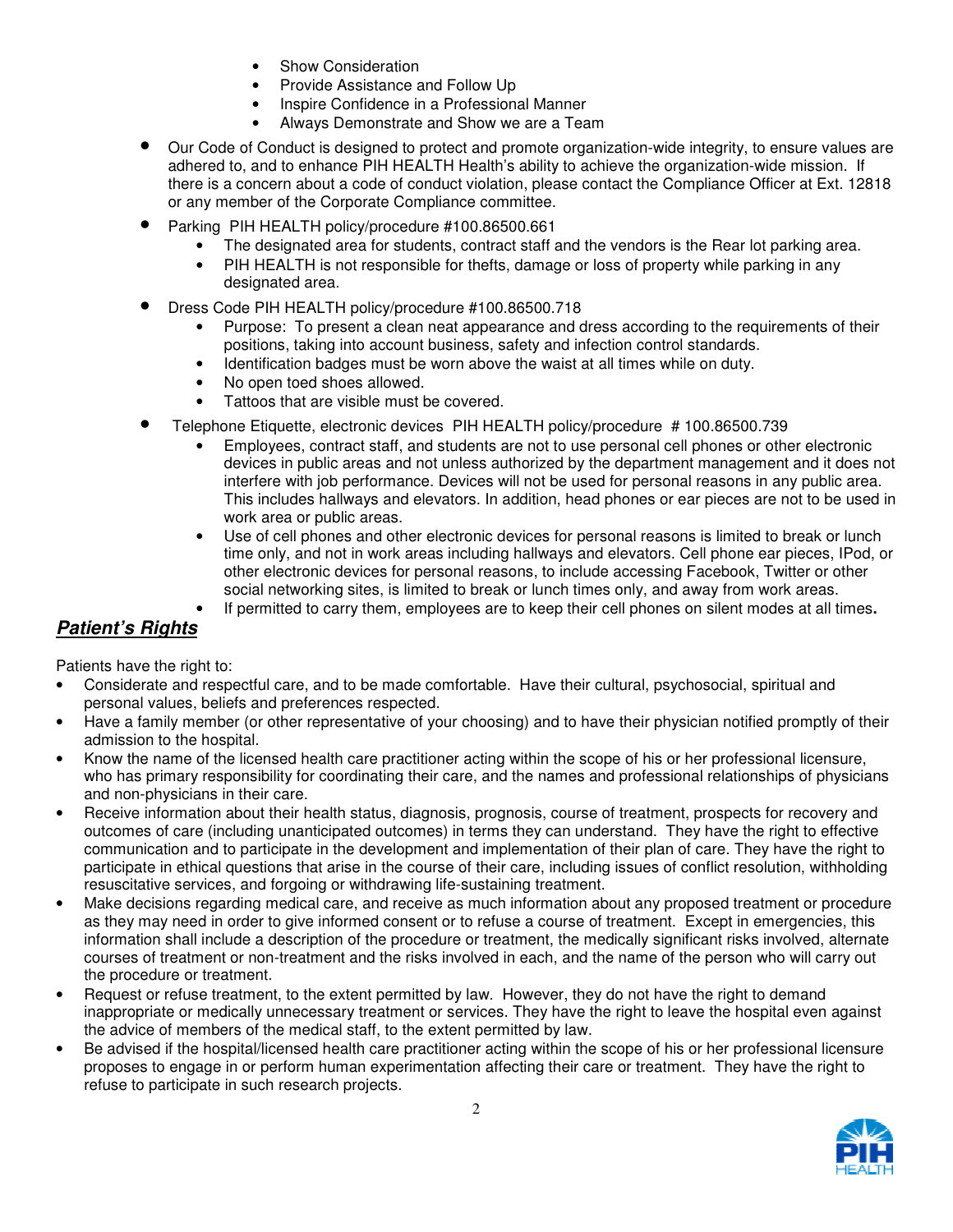- Reasonable responses to any reasonable requests made for service.
- Appropriate assessment and management of their pain, information about pain, pain relief measures and to participate in pain management decisions. They may request or reject the use of any or all modalities to relieve pain, including opiate medication, if they suffer from severe chronic intractable pain. The doctor may refuse to prescribe the opiate medication, but if so, must inform them that there are physicians who specialize in the treatment of pain with methods that include the use of opiates.
- Formulate advance directives. This includes designating a decision maker if they become incapable of understanding a proposed treatment or become unable to communicate their wishes regarding care. Hospital staff and practitioners who provide care in the hospital shall comply with these directives. All patients' rights apply to the person who has legal responsibility to make decisions regarding medical care on their behalf.
- Have personal privacy respected. Case discussion, consultation, examination and treatment are confidential and should be conducted discreetly. They have the right to be told the reason for the presence of any individual. They have the right to have visitors leave prior to an examination and when treatment issues are being discussed. Privacy curtains will be used in semi-private rooms.
- Confidential treatment of all communications and records pertaining to their care and stay in the hospital. They will receive a separate "Notice of Privacy Practices" that explains their privacy rights in detail and how we may use and disclose their protected health information.
- Receive care in a safe setting, free from mental, physical, sexual or verbal abuse and neglect, exploitation or harassment. They have the right to access protective and advocacy services including notifying government agencies of neglect or abuse.
- Be free from restraints and seclusion of any form used as a means of coercion, discipline, convenience or retaliation by staff.
- Reasonable continuity of care and to know in advance the time and location of appointments as well as the identity of the persons providing the care.
- Be informed by the physician, or a delegate of the physician, of continuing health care requirements and options following discharge from the hospital. They have the right to be involved in the development and implementation of their discharge plan. Upon their request, a friend or family member may be provided this information also.
- Know which hospital rules and policies apply to their conduct while a patient.
- Designate a support person as well as visitors of their choosing, if they have decision-making capacity, whether or not the visitor is related by blood, marriage, or registered domestic partner status, unless:
	- o No visitors are allowed.
	- $\circ$  The facility reasonably determines that the presence of a particular visitor would endanger the health or safety of a patient, member of the health facility staff, or other visitor to the health facility, or would significantly disrupt the operations of the facility.
	- They have told the health facility staff that they no longer want a particular person to visit.

However, a health facility may establish reasonable restrictions upon visitation, including restrictions upon the hours of visitation and number of visitors. The health facility must inform them (or their support person, where appropriate) of their visitation rights, including any clinical restrictions or limitations. The health facility is not permitted to restrict, limit, or otherwise deny visitation privileges on the basis of race, color, national origin, religion, sex, gender identity, sexual orientation, or disability.

- Have their wishes considered, if they lack decision-making capacity, for the purposes of determining who may visit. The method of that consideration will comply with federal law and be disclosed in the hospital policy on visitation. At a minimum, the hospital shall include any persons living in their household and any support person pursuant to federal law.
- Examine and receive an explanation of the hospital's bill regardless of the source of payment.
- Exercise these rights without regard to sex, economic status, educational background, race, color, religion, ancestry, national origin, sexual orientation, disability, medical condition, marital status, registered domestic partner status, or the source of payment for care.
- File a grievance. If they want to file a grievance with PIH Health Hospital Whittier they may do so by writing or by calling:

PIH Health Hospital - Whittier Nursing Administration 12401 Washington Blvd. Whittier, CA 90602-1006 562.698.0811

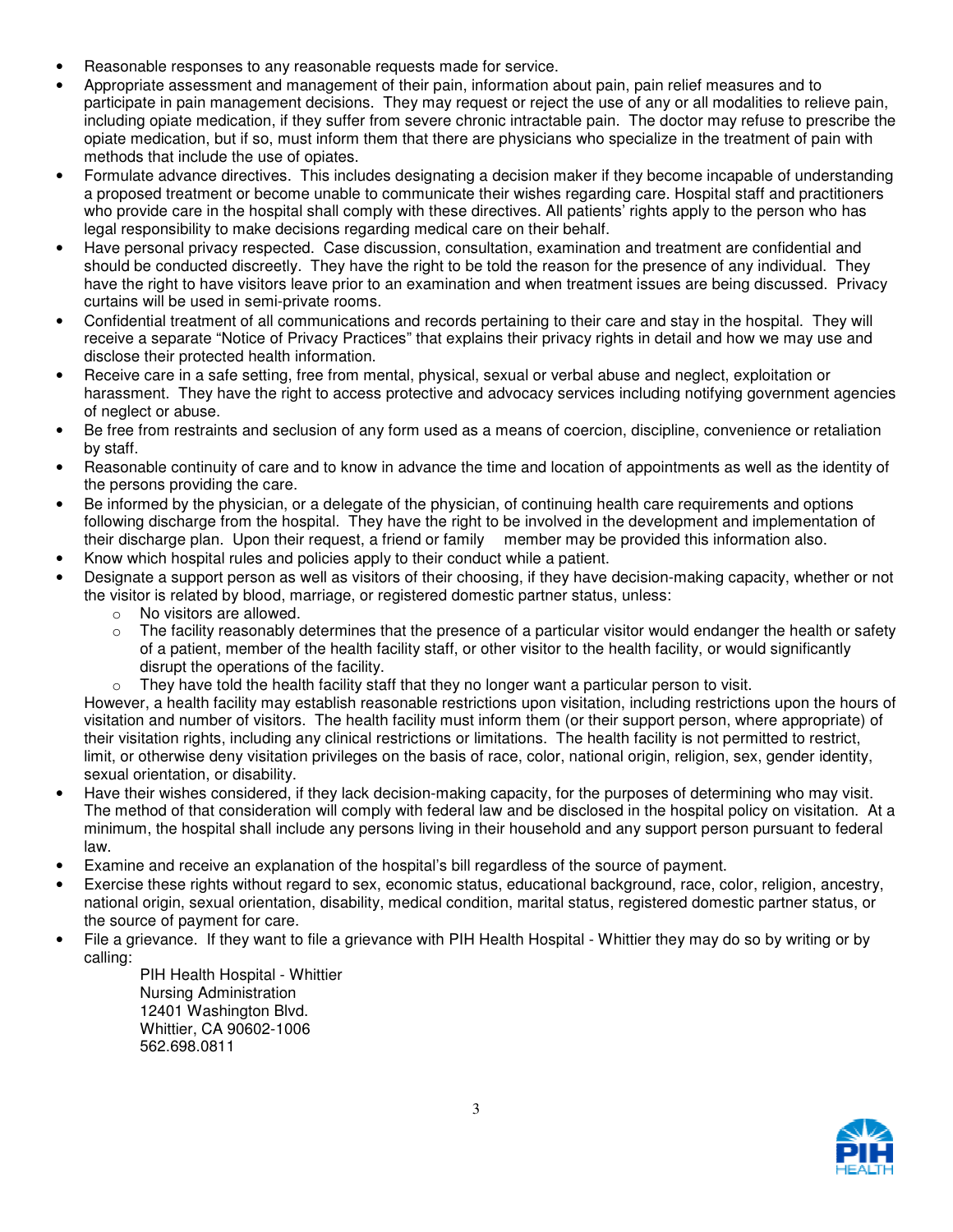The grievance committee will review each grievance and provide them with a written response within seven days. The written response will contain the name of a person to contact at the hospital, the steps taken to investigate the grievance, the results of the grievance process, and the date of completion of the grievance process.

Concerns regarding quality of care or premature discharge will also be referred to the appropriate Utilization and Quality Control Peer Review Organization (PRO).

• File a complaint with the California Department of Public Health regardless of whether they use the hospital's grievance process. The California Department of Public Health's phone number and address is:

> California Department of Public Health Administrative Headquarters Staff Health Facilities Inspection Division Administration 12440 E. Imperial Highway, Room 522 Norwalk, CA 90650 800.228.1019

Or

File a complaint regarding PIH Health Hospital - Whittier with the Joint Commission regardless of whether you use the hospital's grievance process at:

The Joint Commission Office of Quality Monitoring One Renaissance Blvd. Oakbrook Terrace, IL 60181 800.994.6610

This Patient Rights document incorporates the requirements of the Joint Commission; Title 22, California Code of Regulations, Section 70707; Health and Safety Code Sections 1262.6, 1288.4 and 124960; and 42 C.F.R. Section 482.13 (Medicare Conditions of Participation).

# **Patient's Responsibilities**

Patients are responsible for:

- Providing, to the best of their knowledge, accurate and complete information about the their health, and medical history, including presenting complaints, past illnesses, hospitalizations, medications, vitamins, herbal products and other matters relating to the their health including perceived safety risks. They are responsible for reporting care problems and/or unexpected changes in the their condition to the responsible practitioner.
- Asking questions when they do not understand what has been told to them about their care or what they are expected to do.
- Following the treatment plan developed with the practitioner. They should express any concerns they have about their ability to follow the treatment plan.
- Actively participate in their pain management plan and to keep their doctors and nurses informed of the effectiveness of their treatment. This includes reporting their degree of pain and the effects or limitations of pain treatment.
- Accepting the consequences of failing to follow the recommended course of treatment or using other treatments, including the outcomes of refusing treatment or failing to follow practitioner instructions.
- Following the hospital's rules and regulations concerning patient care and conduct.
- Treating all hospital staff, medical staff other patients and visitors with courtesy and respect.
- Being considerate and respectful of other patients and staff by maintaining civil language and conduct, by not making unnecessary noise, smoking or causing distractions and respecting the privacy of others.
- Ensuring that the hospital has a copy of their Advance Directives. They may express their wishes verbally to hospital staff.
- Recognizing the effect of personal lifestyle upon their personal health.
- Keeping appointments and being on time for appointments or to call their healthcare provider if they cannot keep their appointment.

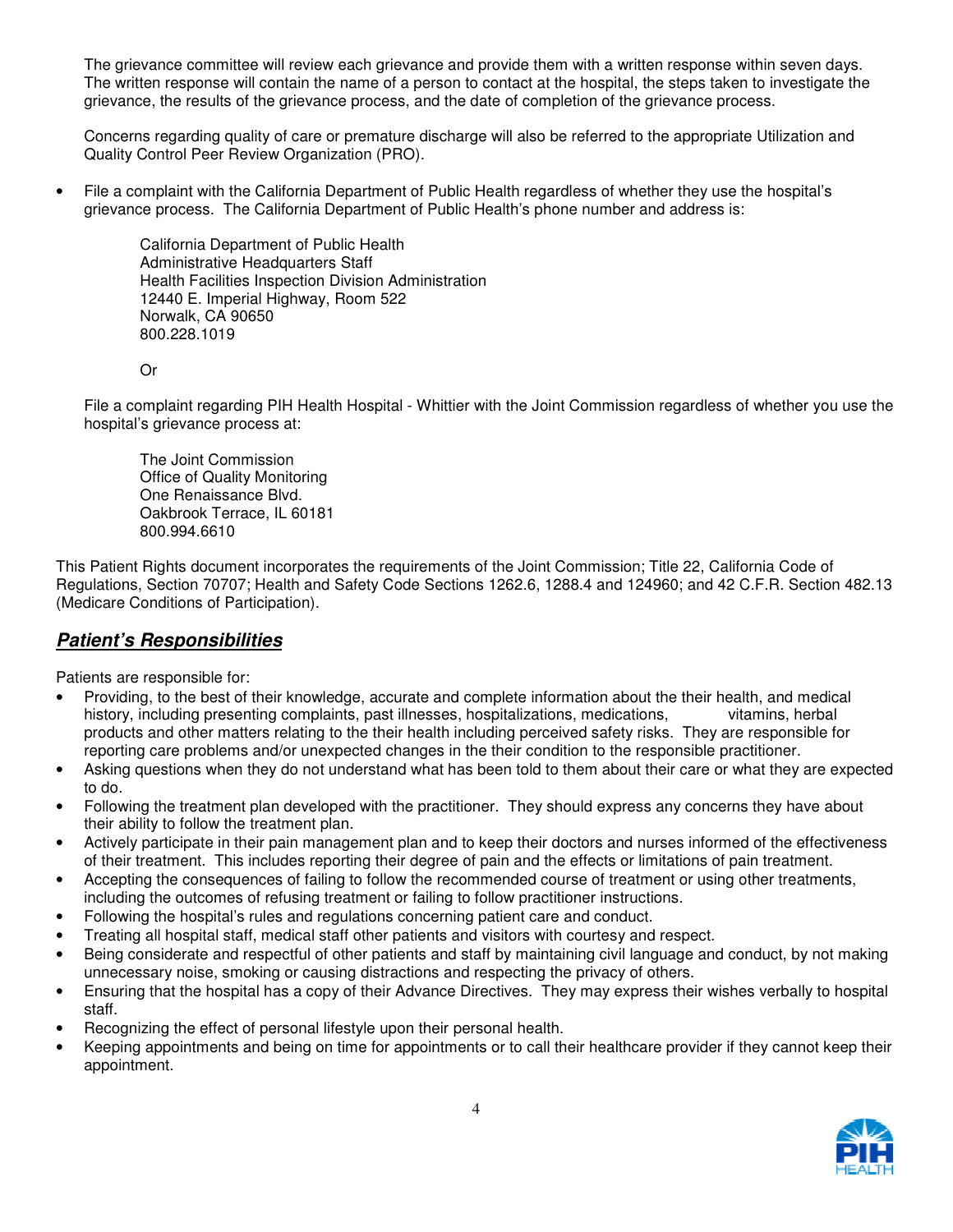- Leaving valuables at home and only bringing necessary personal items for their hospital stay and informing nursing staff of belongings sent home or additional items brought at a later time.
- Respecting the property of other persons and that of the hospital.
- Providing complete and accurate information, including their full name, address, telephone number, date of birth, Social Security number, insurance carrier and employer, when it is required. They are expected to provide complete and accurate information about their health insurance coverage.
- Promptly paying their bills and meeting the financial commitments agreed to with the organization.

# **Patient's Rights / Ethics Committee**

#### General Purpose & Activities

The Patient's Rights and Ethics Committee serves as an advisory committee that 1) promotes an environment throughout the hospital that respects the patient's wishes and legal rights, 2) ensures healthcare is provided in an ethical manner, and 3) ensures compliance with patient's rights and ethics regulations. The committee is comprised of a multi-disciplinary team representing various departments.

In order to achieve its goal the committee has three main objectives and they include:

- 1. **Consultation Services** any physician, employee, patient, family member or patient representative can access the Patient's Rights and Ethics Committee by requesting a consultation. The goals of this services are:
	- a. To promote an ethical resolution;
	- b. To establish comfortable and respectful communication among those involved;
	- c. To help those involved learn to work through ethical uncertainties and disagreements on their own; and
	- d. To help the committee recognize patterns within the hospital and consider reviewing hospital procedures or policies (Hester and Schonfeld, 2012).
- 2. **Policy Development, Review and Implementation** the committee will assist in the development, periodical review and implementation of policies that pertain to patient rights and ethics (Hester and Schonfeld, 2012).
- 3. **Education** the role of education is twofold. First the committee will educate itself and maintain competency in the area of healthcare ethics, patient's rights and hospital policies. Second the committee will assist in educating the hospital staff, physicians and patients/families. (Hester and Schonfeld, 2012).

#### Core Ethical Principles

- **Autonomy** Self-determination, Choice. (e.g. informed consent, advance healthcare directives, etc.)
- **Beneficence** The obligation to promote the good of the patient. (e.g. think do good; think achieve positive results)
- **Fidelity** Faithfulness and loyalty. (e.g. do everything possible to help the patient)
- **Justice** Decisions about withholding and withdrawing treatment should involve shared decision-making by patients/surrogates and providers. (e.g. think fairness and consistency)
- **Non-maleficence**  Avoid or minimize harm to patients.(e.g. when deciding whether or not to recommend an operation procedure, be fully aware of any secondary medical problems that might increase the patient's risk or harm (short and long term), effectiveness and cost)
- **Respect** Dignity of Human Life (e.g. patient lives are to be respected)
- **Veracity** Facts, accuracy, honesty (e.g. the truth should be told)

#### **References:**

American Medical Association. (1985). Guidelines for Ethics Committees in Health Care Institutions. JAMA. 1985: 253: 2698-2699

California Hospital Association. (2014). Consent Manual 41<sup>st</sup> Edition

Hester, D.M & Schonfeld, T. (2012). Guidance for Healthcare Ethics Committees. Cambridge University Press

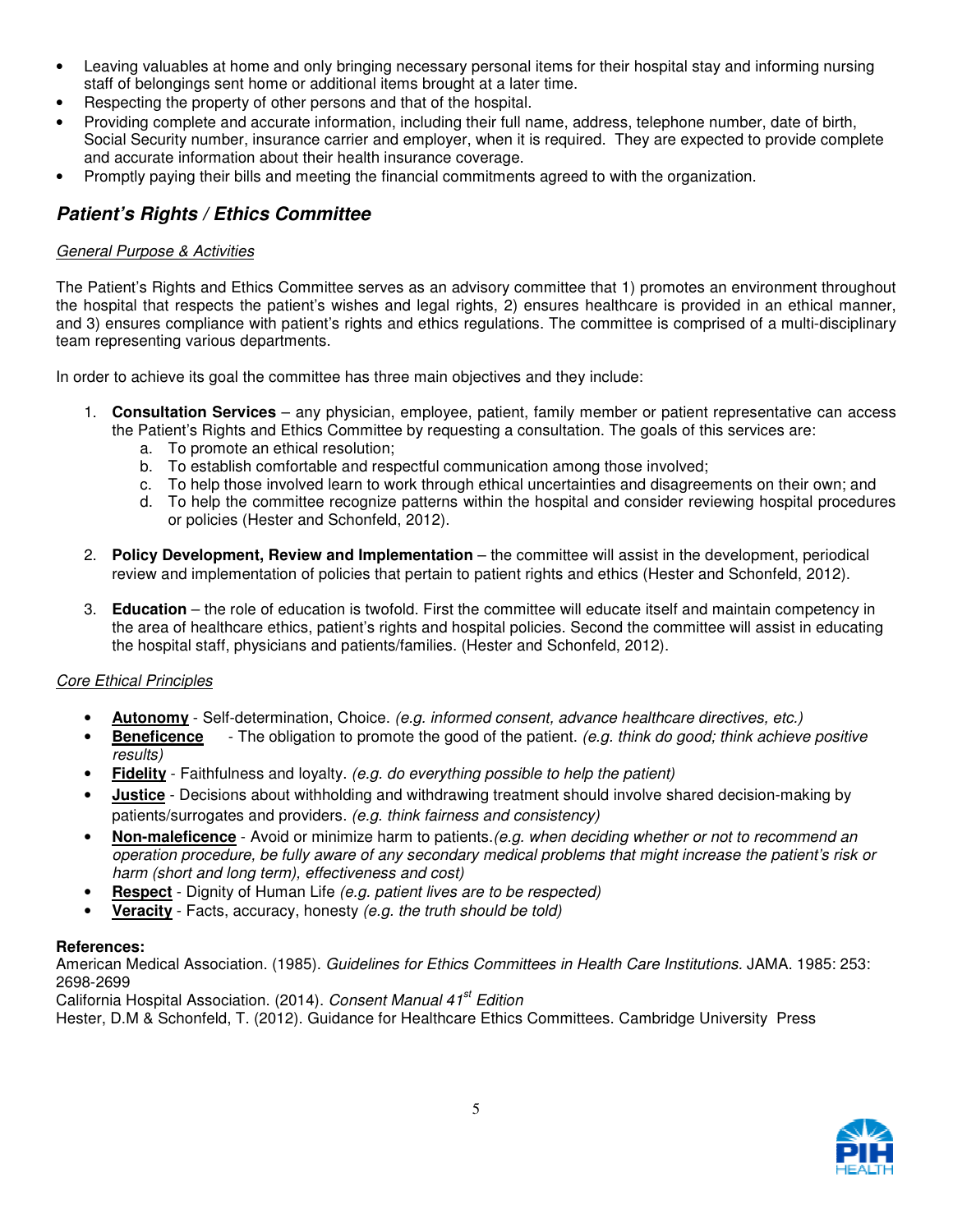#### • **Performance Excellence and National Patient Safety Goals**

- PIH HEALTH strives to continually improve the quality of services to all of our customers. The hospital model for performance improvement ('PI') is PDCA – Plan, Do, Check, Act. The PDCA model provides the framework for structuring, monitoring, and evaluating activities as well as an opportunity for critical analysis of patient care quality.
- Organizational processes include seven functional teams whose primary goals are to improve performance and to meet all requirements of regulatory agencies.

#### • **Environmental Safety Procedures**

- In the event of any code hospital personnel will respond appropriately.
- When "Code Pink"/"Code Purple" is announced all hospital staff will stop where they are at and monitor that area. Staff will stop and report any of the following to security immediately:
	- Suspicious persons.
	- Persons with infant/children.
	- Persons with parcel or bags that are large enough to conceal an infant.
	- Stop and question anyone suspicious. If uncooperative, do not stop them, but follow them to the car and get the license plate number if possible and notify security. In addition provide a detailed description of the individual: height, weight, and color hair, eyes, clothing age, any distinguishing marks or features.
	- In the event of Code Pink/Purple: all hospital personnel will respond to all Code Pink / Purple announcements and stop the flow of traffic throughout the facility and at all entry/exit doors until the "All Clear" has been announced by COMMUNICATIONS (CBX)

#### **PIH HEALTH policy/procedure #84200.704**

#### • **Emergency Codes**:

- Code Red Fire
	-
	- Code Blue **Medical Emergency Adult**
	- PALS Code Blue Medical Emergency Pediatric
- Code White **Medical Emergency Neonate/Infant**
- Code Pink Infant Abduction
- Code Purple Child Abduction
- Code Yellow Bomb Threat
- Code Gray Combative Person
- Code Silver **Person with a Weapon / Hostage Situation**
- Code Orange **Hazardous Material Spill / Release**
- Code Green **Evacuation (Precautionary)**
- Code Green STAT Evacuation (Crisis)
- Code Triage Internal Internal Disaster
- Code Triage External France External Disaster
- Code Decon Patient Decontamination
- Code Gold **Unannounced Survey**
- Code STEMI **Impending heart attack patient arriving in the ED**
- 
- Infant Rapid Response Team Infant (less than 28 day old) prevent cardiac arrest
- Pediatric Rapid Response Team Pediatric (29 days 13 years old) prevent cardiac Arrest • Adult Rapid Response Team Adult Patient whose condition appears to be worsening
- Stroke Team Level 1 **Patient onset of stroke symptoms less than 8 hrs prior** 
	- Stroke Team Level 2 Patient onset of stroke symptoms more than 8 hrs prior
	- Code Obstetric (OB) OB Hemorrhage
	-
	- Code Hyperthermia Triggered by drugs commonly used in Anesthesia
- **Electrical Safety** 
	- In the event of power failure, utilize red outlets.
	- Only use extension cords provided by Maintenance or Biomedical Services.
	- Do not use any equipment with worn or frayed cord. Report damage to supervisor.

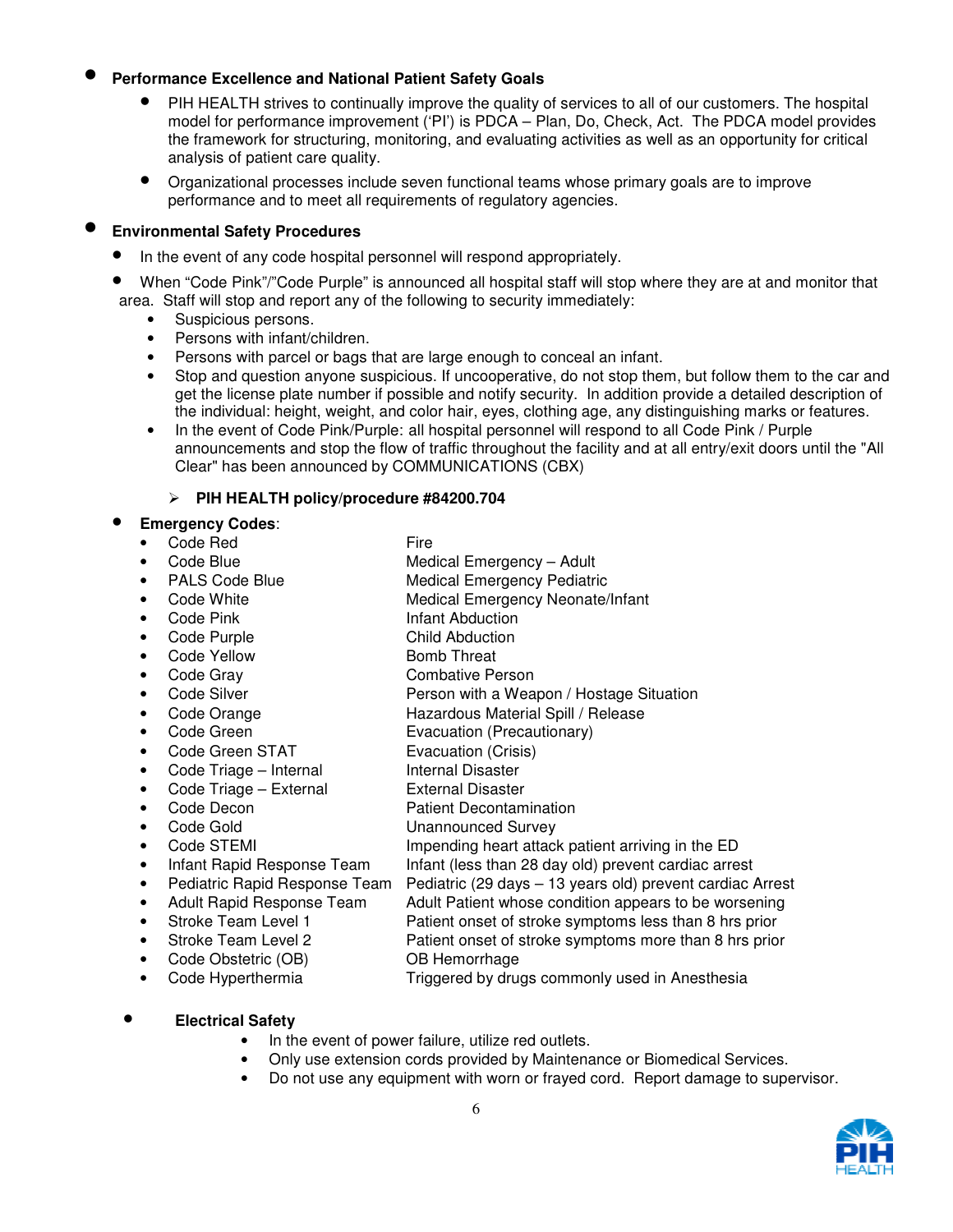# • **In Case of Fire**

- R Rescue anyone in danger
- A Alarm (pull nearest alarm, call 12999, and inform CBX)
- C Contain fire by closing all doors
- $E -$  Extinguish fire if safe to do so, or evacuate if the order is given Know the location of fire alarms, extinguishers and emergency exits

## • **Medical Emergencies**

- If your location is in the hospital, note your location and call extension 12999 immediately.
- If your location is adjacent to the hospital (Wells MOB, or Washington MOB), call extension 12999 immediately, and then make an outside call to 911. To make an outside call, dial "9" first.
- If your location is away from the hospital, make an outside call to 911. To make an outside call, dial "9" first.

## • **Infection Prevention**

- Hand hygiene is the best way to prevent the spread of infections. Please wash hands before and after contact with patients, preparing food or medications, or when common sense dictates. Use soap, water and friction after bathroom activities or when hands are visibly soiled; otherwise waterless alcohol based hand sanitizers are acceptable.
- Please teach and practice respiratory etiquette: Cover all coughs and sneezes, then wash hands.
- Any patient equipment that goes patient to patient must be cleaned after each use (such as a stethoscope, gait belt, or BP cuff).
- Any equipment not used on a patient, such as a computer or Vocera should be cleaned by the user and as needed.
- .
- Due to the increase in Pertussis in California, all employees are offered Tdap. All employees who care for infants in the health care setting should receive a Tdap booster.
- Please stay home when ill. If you have a fever, cannot control your sneezing or coughing, do not come to work. People who work when ill are more likely to make errors and spread infections to their coworkers. It is harder to replace you if sent home ill than if you call in ill.
- Maintain appropriate vaccinations (HBV, Tdap, Chickenpox, Flu.). Vaccines are safe, protect you and protect everyone you come into contact with. This is science, not a belief.
- Public Health department requires all staff, contract staff, and students to receive a flu vaccine every year or wear a mask when in patient care areas. Flu vaccine is available through Employee Health in Human Resources (Extension 12483).
- Please question the need for any invasive device daily and follow evidence based best practice. Remember, the first rule in health care is "to do no harm".
- The Infection Preventionists are available Monday Friday at x13718.. You may leave a voicemail or email us any concerns so we can assist you. On the PIH Intranet, under Quality Management, chose Infection Control to access information on numerous topics like Scabies, bedbugs, staph infections, and an alphabetical listing of diseases by the CDC for isolation guidelines.

## • **Highly Contagious Disease Plan**

- A Code Triage Watch will be initiated for emerging Highly Contagious Diseases.
- Ebola is an example of a highly contagious disease.
- The purpose of preparedness plan is to:
	- Minimize/eliminate employee exposure by implementing a range of exposure control measures.
- Be prepared to care for a patient with a highly contagious disease.

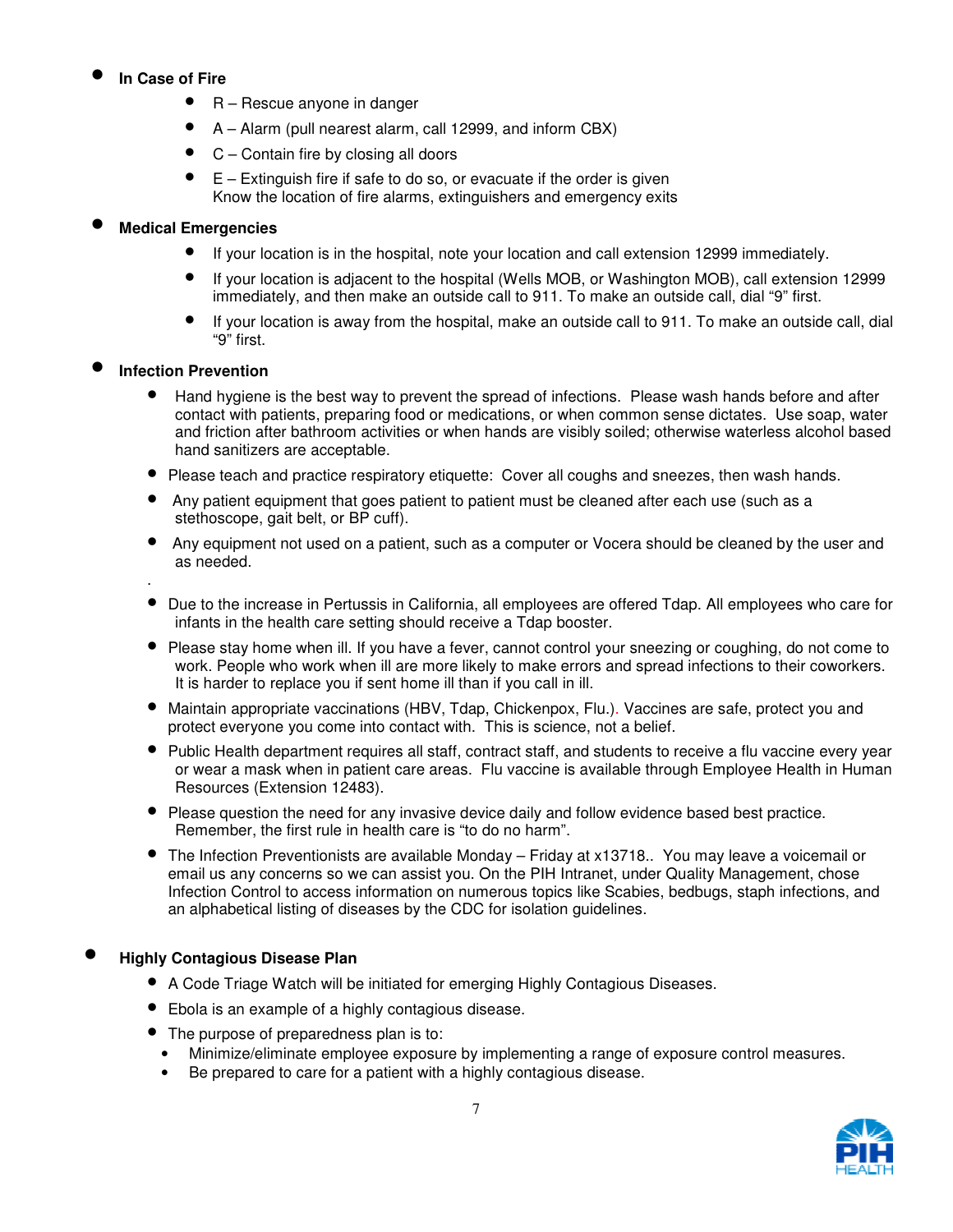• PIH Health has a comprehensive plan that includes: a detailed **preparedness plan** that provides for rapid screening, medical management of identified patients, notification, stabilization and transfer of identified patient to designated receiving center and safety for patients and staff. Our preparedness plan also includes specific plans regarding communication; supply inventory and management; education and training, incorporation of local and county plans, and plans to manage patient flow.

#### • **Fall Prevention and Management PIH HEALTH policy/procedure #100.87200.609**

- All patients are considered to be at risk for falls based on being in an unfamiliar environment.
- EVERYONE is responsible for identifying and responding to situations that could potentially lead to a fall.
- **PIH HEALTH policy/procedure #83600.604 and #83600.606** 
	- All healthcare workers are mandated abuse reporters. In a healthcare setting, the reporting of all types of abuse is mandatory. Abuse can include child abuse/neglect, elder/dependent, adult abuse or domestic violence. Forms of abuse can include physical abuse, abandonment, intimidation, isolation, financial abuse, exploitation, sexual abuse and/or neglect.
	- If vou learn that a patient in the hospital has been abused, notify a social in the hospital @extension 12453 or thrugh Vocera. If a social worker is not available or you are not in the hospital setting,, notify a supervisor. In a clinical area of the situation.

## • **Advance Directives PIHHEALTH policy/procedure#87200.628**

- Advance healthcare directive (ADHC) or advance directive (AD) means either an individual healthcare instruction or a power of attorney for healthcare (Ca. Probate Code Section 4605). It is a legal document allowing a patient to document his or her desires concerning health care decisions, particularly decisions concerning end-of-life and/or to designate another person to make healthcare decisions when the patient is not able to make decisions for him or herself.
- All adult patients on admission will be provided with the PIH Health advance health care directive brochure that outlines the patient's rights under the Patient Self Determination Act (PSDA). PIH Health will comply with state and federal statutes, regulations and court decisions regarding advance healthcare directives (ADHC).
- The patient has the right to formulate an ADHC at any time or to review and modify the current ADHC. For detailed information please review the policy.

#### • .**Chain of Command PIH HEALTH policy/procedure#86100.716**

- If a concern relates to patient care operations, the chain of command is as follows:
	- Charge Nurse
	- Care Center Coordinator/Shift Director/Supervisor
	- Care Center Administrator/Vice President/Administrator on Call
	- Chief Nursing Officer
	- President and Chief Executive Officer
	- Administrator on call, if after hours, weekends, or holidays.
- For concerns relating to physicians, the chain of command can be initiated by any manager or house supervisors, and is as follows:
	- Primary MD
	- Medical Director
	- Department Chair
	- President, Medical Staff
	- Senior Vice President and Chief Medical Officer
	- President and Chief Executive Officer
	- Administrator on call, if after hours, weekends, or holidays

## • **Reporting of Incidents**

• All incidents or events shall be reported electronically in a Remote Data Entry Form (RDE) in the MIDAS system shall be completed for any adverse event (Sentinel event or "28 Never" Adverse Event) or any event that is not consistent with the routine operation of the hospital or practices, such as, the routine

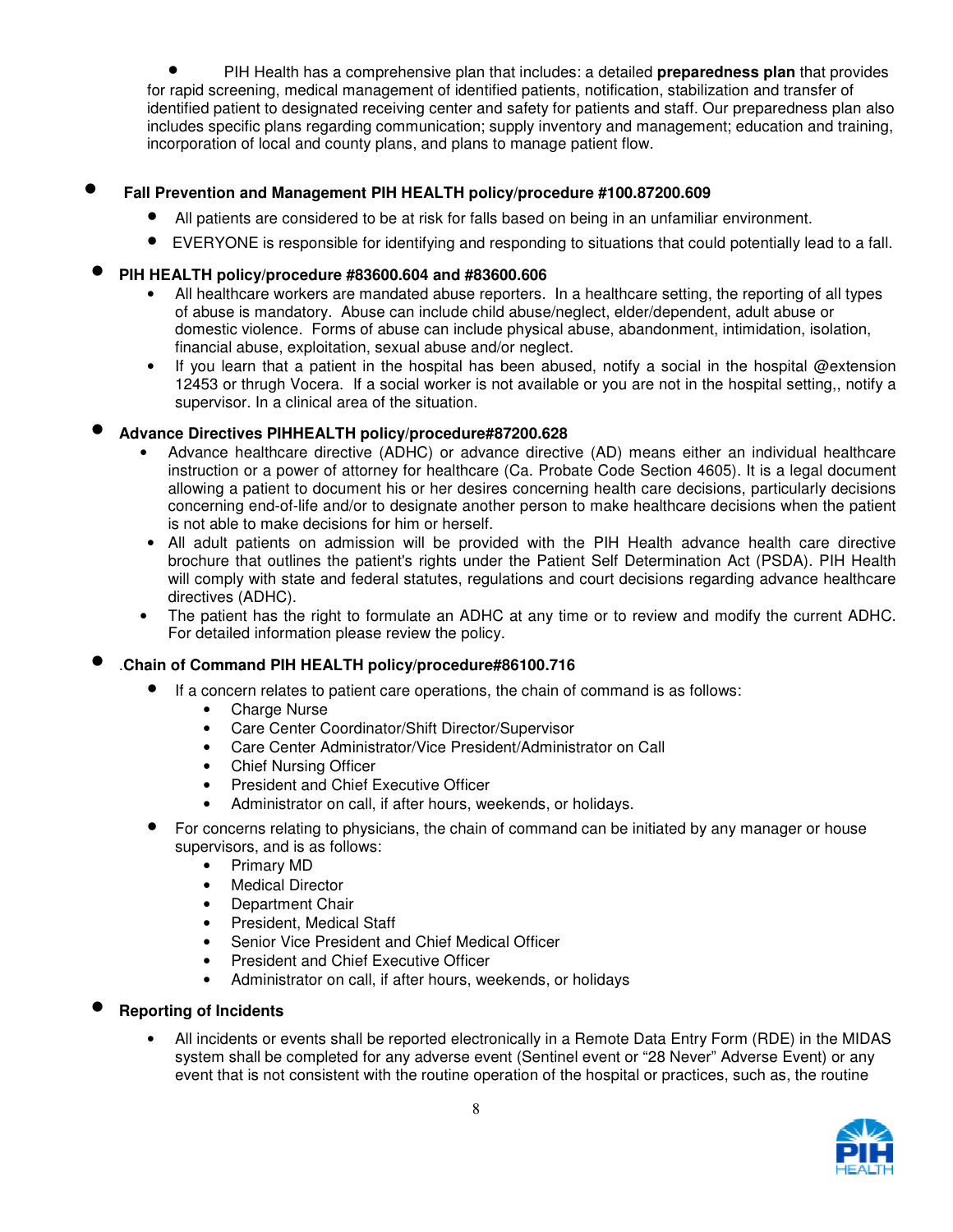care of patients or has the potential for accident, injury, illness or property damage or any incident that might result in a dispute or lawsuit (litigation).

- Employee or Volunteer injuries should not be documented in the MIDAS system timely and by the end of their shift/work hours.
- Any employee witnessing, discovering or being informed if an incident shall complete an RDE via the Midas system. This individual may be an employee or a volunteer, but not a physician. Once the incident is stabilized, (i.e. appropriate care has been initiated), the employee or volunteer should *immediately* notify his/her or the area supervisor and complete the RDE. When a *serious* incident occurs (e.g. serious injury to patient/visitor) the employee or volunteer shall *immediately* notify his/her or area supervisor and the Risk Management Department via telephone (extension 13592) then complete the RDE.
- The electronic RDE can be accessed through the PIH intranet>>Application Links>>Midas RDE. There are different categories that can be chosen depending on the incident and if it is a patient or non-patient related incident. Once the electronic form is filled out in entirety, it must be submitted. The report will be immediately routed to the appropriate department.
- Employees must refrain from discussing any incident with and/or in the presence of other employees, patients, physicians, visitors, or others outside the hospital.
- Electronic Incident Reports (RDE's) are confidential documents.

## • **Reporting of Injuries - HR Policy 86500.785**

• To report a workplace injury, notify your immediate supervisor promptly. In case of injury to yourself: Employees are responsible for immediately reporting any work-related injury or occupational illness they suffer regardless how minor, to their department manager or other person in charge of the working area. Failure to report an illness or injury may affect eligibility for benefits and may result in disciplinary actions.

# • **Reporting of Concerns (APR.09.02.01)**

• Per APR.09.02.01 of the Joint Commission for Accreditation of Healthcare Organization standards, any individual who provides care, treatment and services can report concerns about safety or the quality of care to The Joint Commission without retaliatory action from the hospital. Such concerns may be shared directly with the Joint Commission online at http://www.jointcommission.org/report a complaint.aspx or by e-mail at patientsafetyreport@jointcommission.org

## • **Population Specific Care**

- **Age Specific Care** In order to provide the best care to our patients, PIH HEALTH employees must understand that our patients have individual, age specific characteristics that may affect how they view illness and medical care.
	- Stage I (birth-1 year):
		- Child has basic needs (feeding, bathing, sucking, and affection).
		- If possible, parents should remain nearby to provide comfort to the child following painful procedures.
	- Stage II (1-3 years):
		- Child becoming more autonomous.
		- When possible, familiar routines should be maintained while the child in is the hospital.
	- Stage III (3-6 years):
		- Child becoming more imaginative and inquisitive about his/her surroundings.
		- Be careful to avoid causing feelings of guilt or punishment related to hospitalization.
		- Demonstrating procedure on a doll or stuffed animal may help to calm the child's fears.
	- Stage IV (6-12 years):
		- Child learning to reason, to think logically, and act according to rules.
		- An honest approach to describing procedures will help build and maintain trust.
		- Allow time for the child to talk about their frustrations or concerns.
	- Stage V (12-18 years):
		- Child may demonstrate increased desire for privacy.
		- Child may demonstrate increased concern about their physical appearance.
	- Stage VI (18-30 years):
		- Assess impact of emotional response to illness.
		- Encourage the patient to explore options and choices in response to illness.

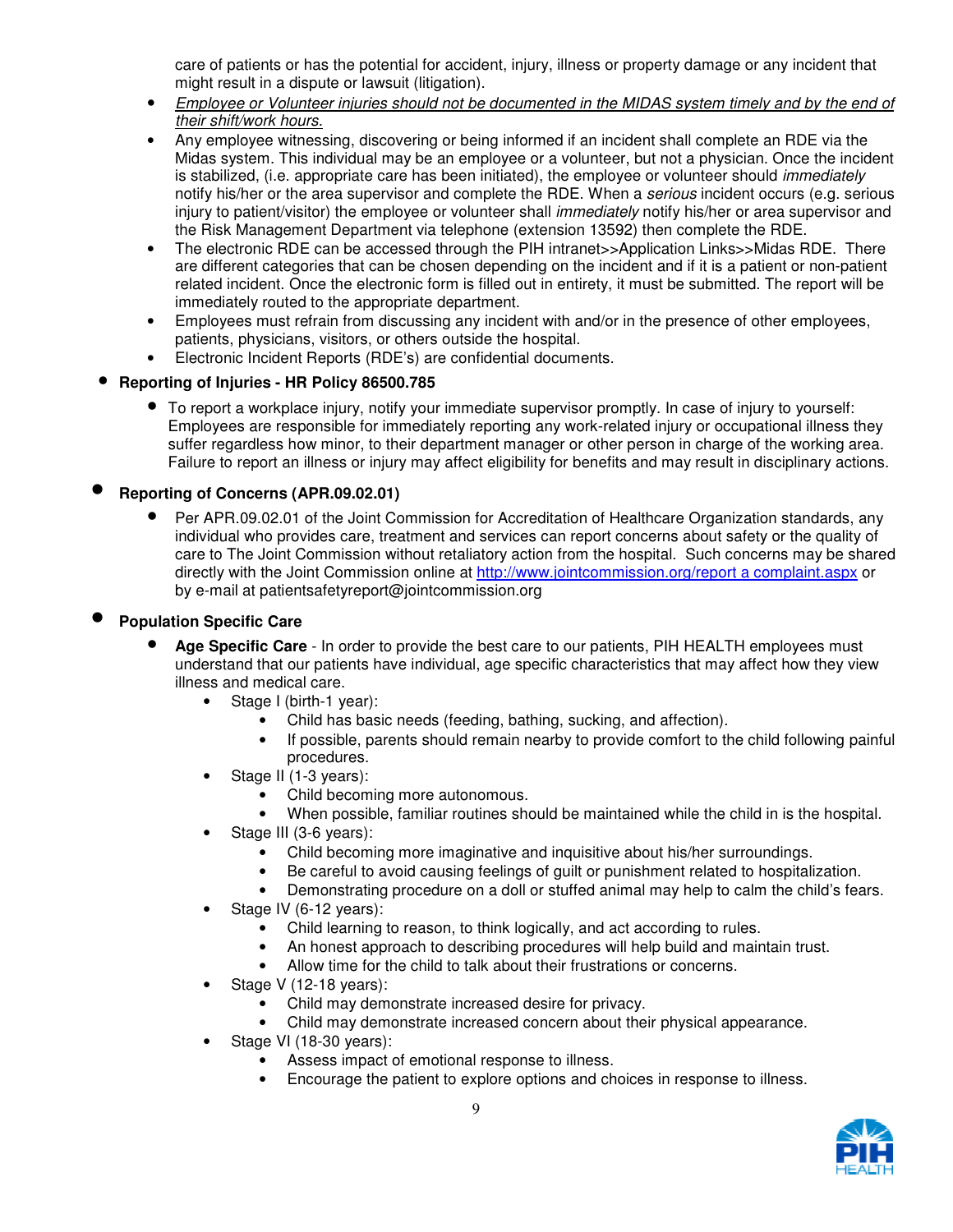- Stage VII (30-60 years):
	- Allow the patient to participate in the plan of care to meet the goal of regaining health or adjusting to illness.
	- May have concerns about the effects of their hospitalization on family and career.
- Stage VIII (60+ years):
	- Assess for any stresses related to independence affected by transitions and losses that may impact health and response to illness/hospitalization.
	- Include the older patient in the plan of care. Explanations should be given in a manner that respects the patient as a thoughtful, mature, and capable individual.
- **Cultural Diversity and Sensitivity** Culture affects how individuals deal with health and illness. In order to provide the best care, PIH HEALTH employees must understand that various cultures view illness and medical care differently. The following are ways to approach cultural competence:
	- **Awareness** 
		- Of one's own biases and preconceptions and how they may affect care and treatment of others.
		- Be aware that each patient or client we encounter also has their own viewpoint and way of looking at the world.
	- **Skills** 
		- Learn the skills to interact with people of various backgrounds.
		- Send/receive verbal/nonverbal messages accurately.
	- **Knowledge** 
		- Understand specific needs of cultural groups.
		- Know each person is an individual within their cultural group.
		- Many people are at least "bi-cultural", having adopted values from two or more cultures they live within.
	- **Encounters/Experience** 
		- Every time we work with someone from a different culture, we learn more.
		- Experience helps us to modify out perceptions.
	- **Desire** 
		- We must want to become culturally aware**.**
		- Our motivation is to give the best care to all our patients or clients.
	- **Tools in place to support client diversity:** 
		- Translator list available in Human Resources (extension 12483) and Nursing Administration (extension 12501).or on vocera saying the command ""(language needed) Translator" (e.g. Spanish Translator)
		- Telephone or video conferencing using Stratus and iPads located in communication, Nursing Office, and various locations throughout the hospital. This service also provides a sign language interpreter.

#### • **Obesity – Disease Awareness and Sensitivity**

- Obesity is a complex, multifactorial chronic disease that develops from an interaction of genetics and environment. It involves social, behavioral, cultural, physiological, metabolic and genetic factors..
- Obesity is defined as a body mass index (BMI) >30kg/m. The prevalence of obesity in the United Sates continues to rise dramatically .and there is a world epidemic of obesity.
	- More than 33% of adults in the US are obese (72 million)
	- More than 64% are overweight with a BMI>25kg/m
	- Medical complications include: Pulmonary disease, coronary heart disease, hypertension, stroke, diabetes, and more.
	- Direct costs of treating obesity and its complications are estimated at over \$100 billion per year in the US.
- Many obese people report feeling discriminated again in their day-to-day lives. There may also be a weight bias in HealthCare. Reluctance to seek preventative care due to embarrassment, delaying or cancelling of appointments, and stigmatization by physicians and healthcare workers are all reasons contributing to weight biases. It is the responsibility of healthcare professions to examine their possible bias and to ensure empathetic care. Our role includes:

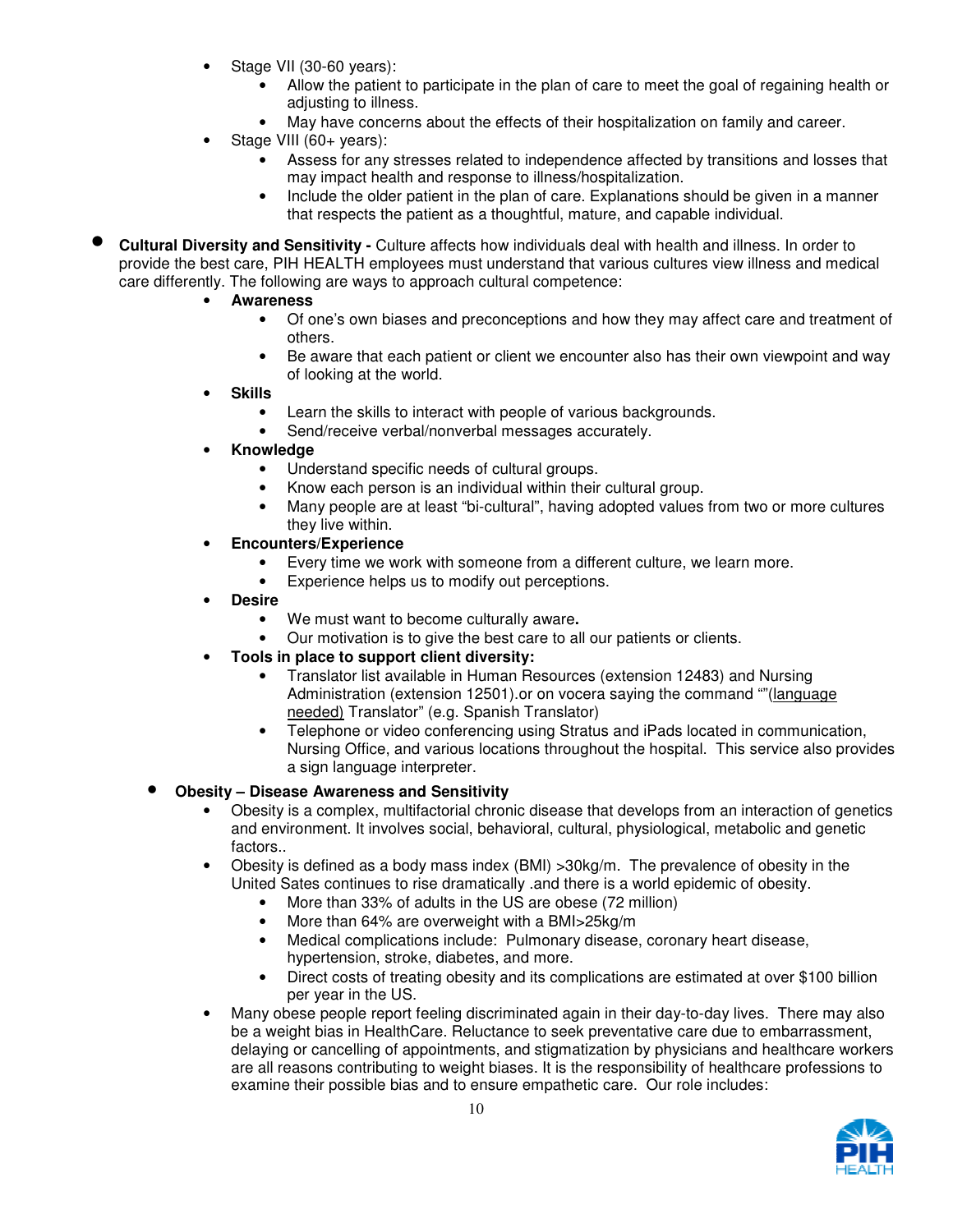- Care for both physical needs and emotional needs.
- Provide support and encouragement, utilizing communication, listening skills, while conveying compassion and empathy
- Provide adequate equipment.
- Avoid making remarks about patient size.
- Educate ourselves and others about the stigma of obesity, challenge negative attitudes.

#### • **Team Building**

PIH HEALTH defines teamwork as a group of people working together to accomplish a shared purpose. The members of the group work together and are equally accountable to each other. Through teamwork we are able to tap into individual strengths and wisdom in order to reach a shared purpose. The result of good teamwork is greater quality due to collective wisdom, enhanced relationships, and increased trust and collaboration.

#### • **Proper Waste Removal:**

- **Biohazardous Waste** includes: Blood spills; saturated or grossly soiled disposables such as gauze and gloves; containers, catheters and blood sets should be placed in a red bag.
- **Sharps** include: Needles, syringes, staples, and wires. Sharps should be placed in a sharps container.
- **Regular trash** includes: Empty IV bags; tubing without needles; food products and waste; and unused medical products and supplies. These are disposed of in a brown clear trash bag.
- **Pharmaceutical Waste** is defined as prescription and over-the-counter drugs that are damaged, contaminated or outdated, or a partial dose. Examples include: Controlled medication, partial tubes of creams or ointments, eye drops, partial bottles (glass) liquid medication, partial vials/amp of injectables, partial IV solutions/piggybacks with medications, tablets and capsules that cannot be reused. Place in Pharmaceutical Waste Container located on your unit.

#### • **Hazardous Materials (Safety Data Sheets)**

- Information about all hazardous materials within the hospital may be accessed through the Dolphin RTK MSDS Solution link found on the intranet homepage in the application links section.
- If you have additional questions regarding hazardous materials, contact the Hazardous Materials Officer @ Extension 13022.
- If you have additional questions regarding hazardous materials, ask an employee how you can contact the Hazardous Materials Officer @ Extension 13022.

#### • **Procedures for Medical Equipment Repair**

- Biomedical Engineering will have a technician respond to service calls in a timely fashion during normal working hours (Monday-Friday from 0700 to 1700, excluding holidays). After hours or holidays, telephone response time will be within a half-hour after the service call is placed. Departments requesting service must contact Biomedical Engineering at extension 12986.
- After hours: The department supervisor or designee shall make the decision as to whether a service call is necessary or if a repair can wait for normal working hours. After hours service calls are reported to Aramark Healthcare Technologies at (800) 272-3553.

#### • **The Impaired Practitioner PIH HEALTH policy/procedure 100.87200.636 (physician), 100. 87200.617 (RN) and 100.86500.780 (Employees, Contract Staff, Students and Volunteers)**

- To assure safe medical management of patient care when a medical staff practitioner, allied health professional, nurse or any employee on duty is suspected to be under the influence of alcohol and/or drugs, the following steps should be taken:
	- For the impaired practitioner, any hospital staff member should report the incident immediately to their manager or shift supervisor, who in turn contacts the Chief Nursing Officer (CNO).
	- The CNO reports the incident to the Chief of Staff or Medical Executive Committee designee for appropriate action.
	- The incident will be reported to the Physician's Well Being Committee for department chair review, and recommendations will be sent to the Executive Committee.

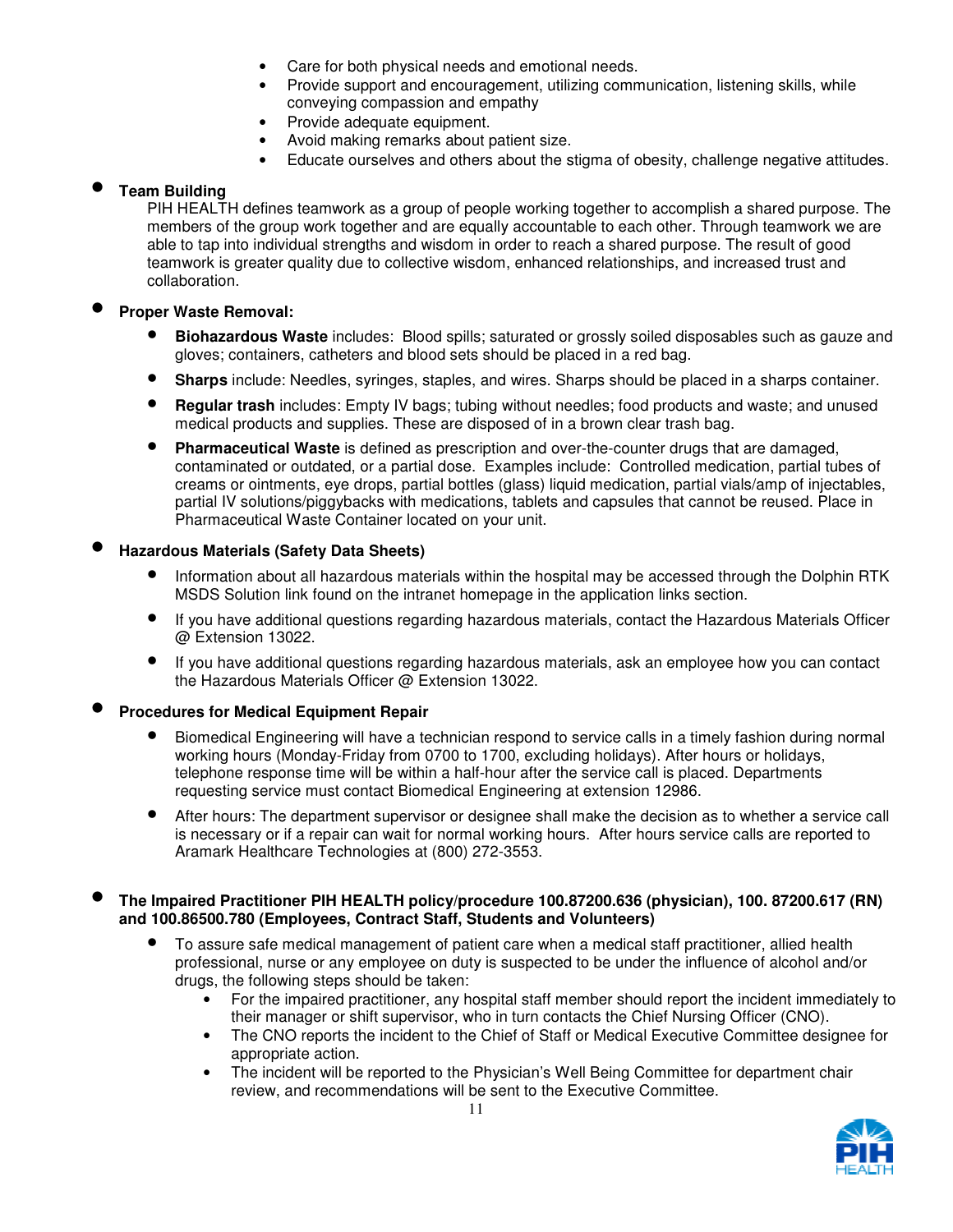- For the impaired nurse or other employee, contract staff,or student
	- Notify unit manager or house supervisor and appropriate administrator if suspicious of impairment by drugs or alcohol.
	- Unit manager or house supervisor will assess and notify CNO and Human Resources Chief.
	- Employee will be escorted to ED for testing and a ride a home arranged.
- At risk criteria includes but is not limited to the following:
	- Observed use or possession of substance thought to be alcohol or drugs.
	- Reports from one or more sources considered reliable which allege that the employee has impaired functioning and/or the presence of alcohol or drugs in his/her body.
	- Indicators of impaired fitness for duty, such as
		- Slurred speech
		- Odor of alcohol
		- Disorientation
		- Lack of motor control
		- Unsteady gait
		- Unsafe actions
		- Erratic behavior

#### • **Pain Management PIH HEALTH policy/procedure #100.87200.624**

- Patients have the right to effective pain management.
- If a patient complains to you about pain they are experiencing, notify a nurse immediately.
	- Document the use of preventative measures, interventions, patient education, and assessments in the MR.

## • **Color-Coded Wristband Standardization PIH HEALTH policy/procedure #87200.625**

- Color-Coded Wristbands are utilized to identify and communicate patient-specific risk factors or special needs. These risk factors or special needs must also be documented in the patient's medical record.
- The following represents the only color-coded wristbands used:
	- • **White** wristbands are used for patient identification. These may be applied by registration staff in accordance with hospital policy #85600.624
	- **Purple** wristbands are used to identify patient with a "Do Not Resuscitate" order. Purple Band will display DNR.
	- **Red** wristbands shall be used to identify patients with allergies. Red Band will display "Allergies" All allergies should be documented in the medical record.
	- **Yellow** wristbands are used to identify patients at risk for falls. Yellow Band will display "Fall Risk".
	- **Black** wristbands are used on patients where one of their extremities is not be used for blood pressure measurement or blood draws. Black band will display "Do Not Use this Extremity"
	- **Blue** wristbands are used on patients who are admitted to the following area with a different account number: Acute Rehabilitation Center, Transitional Care Unit, the Infusion Center, Surgical Admitting Unit and outpatient testing / procedure areas. Policy 100.86500.624

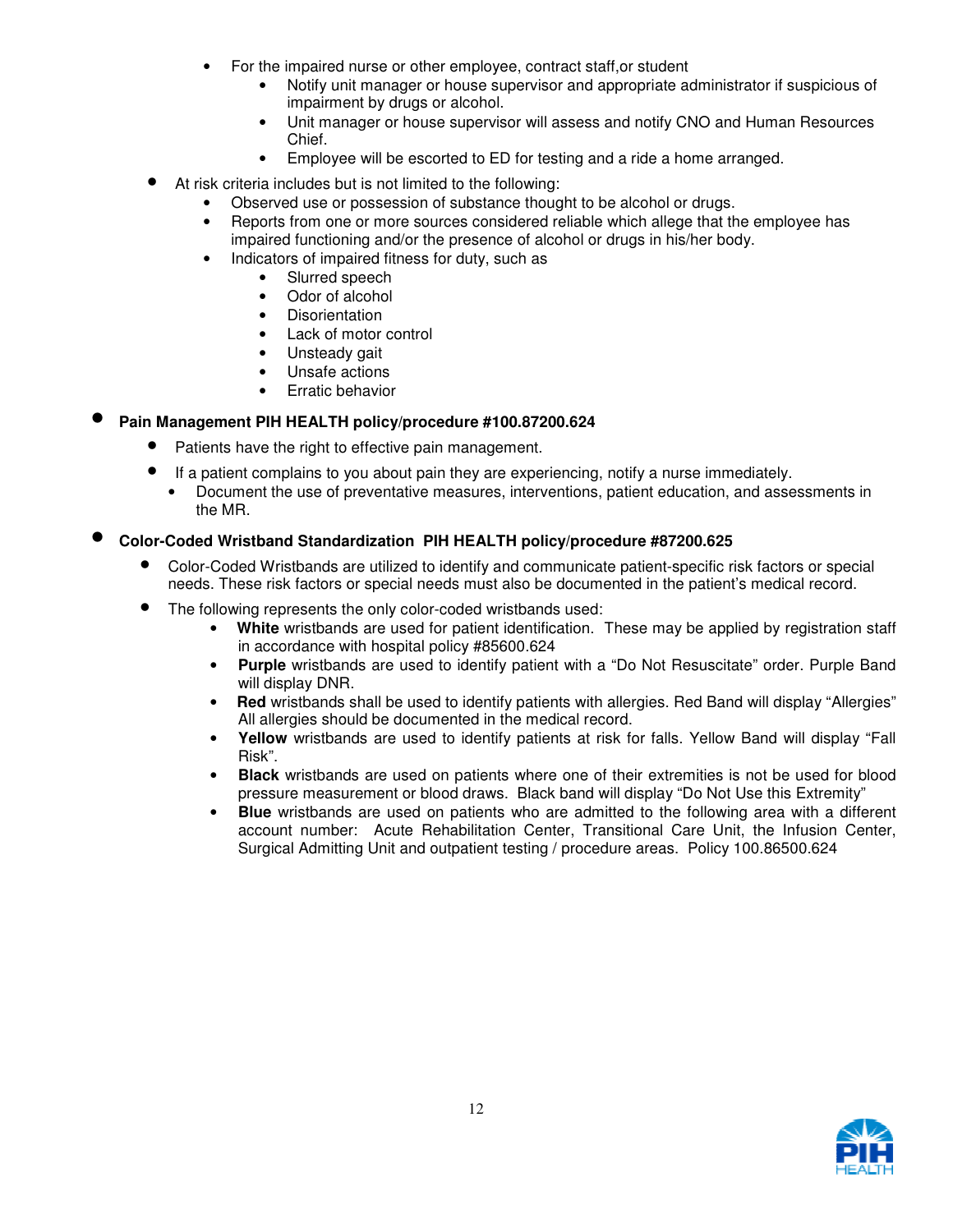# **PIH Health Health Insurance Portability and Accountability Act (HIPAA) - A Primer -**

# **Patient Privacy: It's everyone's job, not everyone's business!**

#### **What is HIPAA?**

- $\triangleright$  HIPAA is the acronym for the Health Insurance Portability and Accountability Act of 1996
- $\triangleright$  Federal legislation that governs among other things the privacy and security of private health information (PHI) and a patient's rights to access their own health information
- $\triangleright$  Safeguards the confidentiality of protected health information (PHI) and protects the integrity of health data while allowing the free flow of information for the provision of healthcare... a.k.a. the Privacy Rule
- $\triangleright$  Addresses the required physical, technical and administrative safeguards that must be employed to protect the integrity, availability, and confidentiality of electronic health information... a.k.a. the Data Security Rule

#### **Who must comply with HIPAA?**

- All "Covered Entities" must comply with the requirements of HIPAA
- $\triangleright$  A Covered Entity is defined as one of the following:
	- Healthcare provider
		- Health plan
		- Healthcare clearinghouse
		- PIH Health's Business Associate

#### **How to Recognize PHI (Protected Health Information) - A 4-Point Checklist**

- 1. Protected health information (PHI) is past, present, or future health info collected by a covered entity from a patient that identifies the patient or can be used to reasonably identify the patient. There are several ways, other than the patient's name, that health information can identify a patient; here are some examples:
	- Social Security Number
	- Address, phone / fax #
	- Medical Record Number
	- Photo
	- Driver's License Number
	- E-mail address
	- Account/Health Plan ID Number
	- Date of Birth
	- NOTE: Sometimes one item of information alone won't identify a person, but a combination of items may give you a reasonable basis for linking PHI to a person. If it does, the health information is PHI.
- 2. PHI can be information we create or that we receive from another provider.
- 3. PHI can be written, verbal, faxed, emailed, or text messaged.
- 4. PHI can be written or printed on paper, displayed on a computer screen, or provided on some other media.
- 5. Generally speaking, prior to PHI being disclosed a patient must authorize the disclosure. However, PHI can be used and disclosed without patient authorization while treating a patient, obtaining payment for treatment services, or conducting healthcare operations associated with the treatment provided to the patient.

#### **Patients' Rights under HIPAA - A 6-Point Checklist**

- 1. Patients must be given a copy of PIH Health's Notice of Patient Privacy Practices.
- 2. Patients may ask us to restrict how we use or disclose their protected health information (PHI).
- 3. Patients may ask us to communicate their PHI by an alternative method or to an alternate location.
- 4. Patients may inspect and/or obtain a copy of their medical records or PHI that we maintain through PIH Health's Health Information Management (HIM) Department.
- 5. Patients may ask us to amend or correct their medical record and/or PHI that we maintain. The HIM Department will assist in accomplishing this.
- 6. Patients may request a list (an accounting) of when their PHI was used or released for reasons other than treatment, payment or healthcare operations.

#### **Potential Consequences of Violating HIPAA - A 7-Point Checklist**

1. Civil penalties can range from \$100 to \$50,000 per violation. With a maximum penalty of \$1.5 million in a calendar year for all violations of the same requirements.

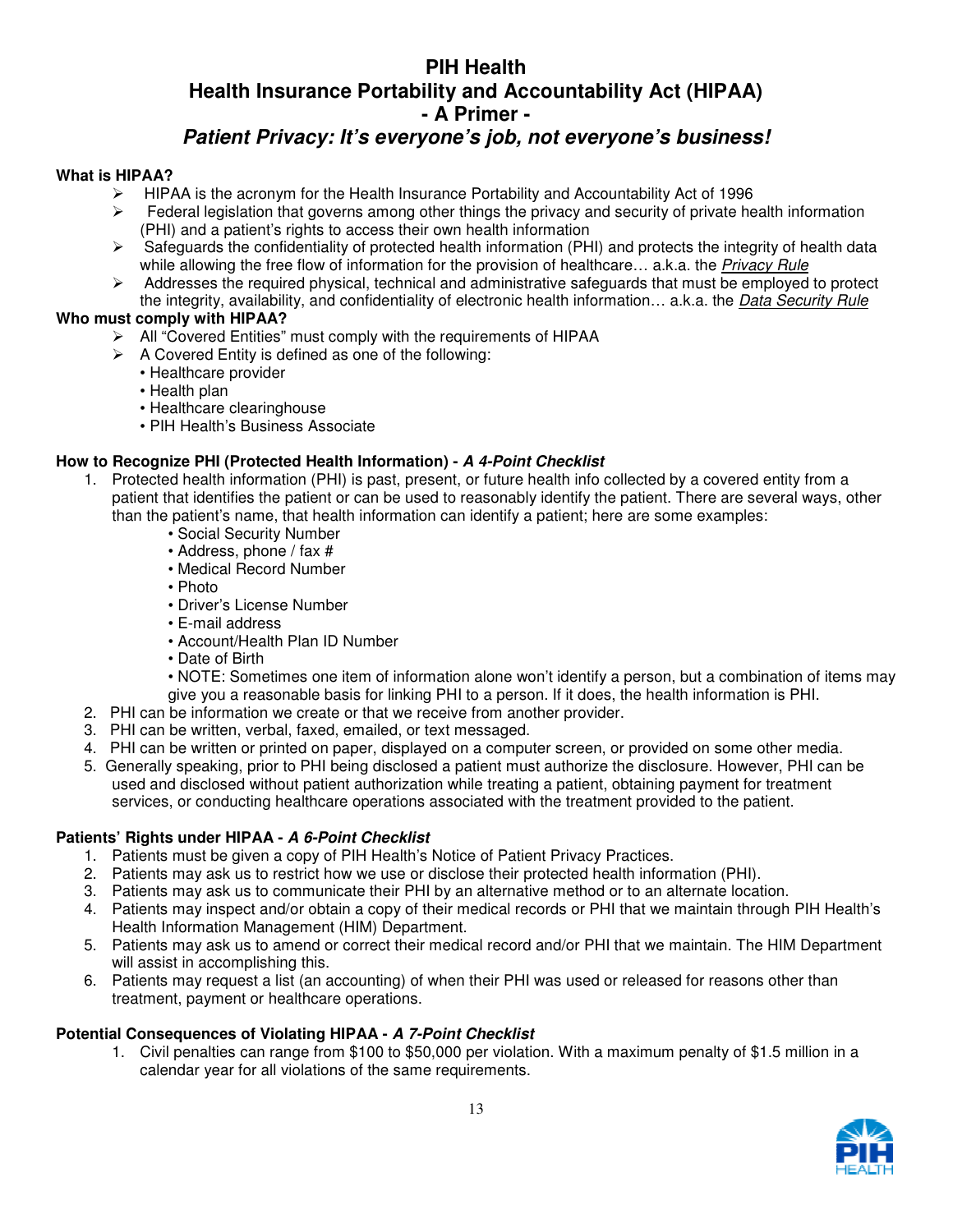- 2. Criminal penalties of up to \$50,000, and a one-year jail sentence for knowingly releasing patient information in violation of HIPAA.
- 3. Gaining access to or release of patient information under false pretenses can result in a five-year sentence and a \$100,000 fine.
- 4. Releasing patient information with harmful intent or selling the information can lead to a ten-year prison sentence and a \$250,000 fine.
- 5. The hospital and employee can be sued for damages by patients through lawsuits.
- 6. Disciplinary action up to and including termination of employment at PIH Health.
- 7. If you have knowledge of a violation or potential violation of PIH Health's privacy policies, report it immediately to the HIPAA Privacy and Data Security Officer, ext. 2894, or the Corporate Compliance e-hotline at https://pihhealth.alertline.com/ or the Corporate Compliance Hotline:

(866) 368-1901 (800) 297-8592

#### **Giving Patients our Notice of Privacy Practices - A 8-Point Checklist**

- 1. During the registration process, we must give patients our Notice of Patient Privacy Practices, describing how we are allowed to use and disclose their PHI.
- 2. The Notice must be given before the first delivery of services, except in emergency treatment situations.
- 3. Patients not given our Notice due to an emergency treatment situation must be given the Notice as soon as possible after the emergency ends.
- 4. In most cases, if the patient is a minor or incompetent, our Notice must be given to the patient's personal representative.
- 5. We encourage the patient to sign an acknowledgment of receiving our Notice of Privacy Practice. However, signing this acknowledgment is not a condition to treatment.
- 6. We must document the efforts made to obtain the signature and, as appropriate, why they were unsuccessful.
- 7. We may deliver our Notice electronically, if the patient has agreed in advance to receive the notice that way.
- 8. We must post our Notice in prominent locations and provide it to any persons who ask for one. Copies are available at all Registration areas and in the HIM Department.

## **Processing Requests to Obtain an Accounting of PHI - A 7-Point Checklist**

- 1. Patients may get a written accounting of disclosures of their PHI made by us and our business associates for reasons other than treatment, payment or healthcare operations.
- 2. Patients must make their requests in writing by completing the form Request for Accounting of Disclosures, available in the HIM Department.
- 3. The accounting covers disclosures beginning April 14, 2003.
- 4. We must provide the accounting within 60 days of the request unless we get an extension. We can get a one-time extension of 30 days.
- 5. The accounting must list the disclosure date(s), the recipient, the purpose, and a description of the PHI disclosed.
- 6. The patient can receive one accounting in a 12-month period free of charge. Additional accountings will be provided for a fee.
- 7. All disclosures of PHI must be kept for six years. In addition, the documentation of accountings provided must be kept for six years.

#### **Processing Patient Requests to Amend Their PHI**

- 1. Patients may ask to amend their PHI.
- 2. Patients must make their requests in writing by completing the form Request to Amend Protected Health Information, available in the HIM Department and in all patient care areas.
- 3. The request should be forwarded to the HIM Department
- 4. We must act on the request within 60 days unless we get an extension. We can get a one-time extension of 30 days.

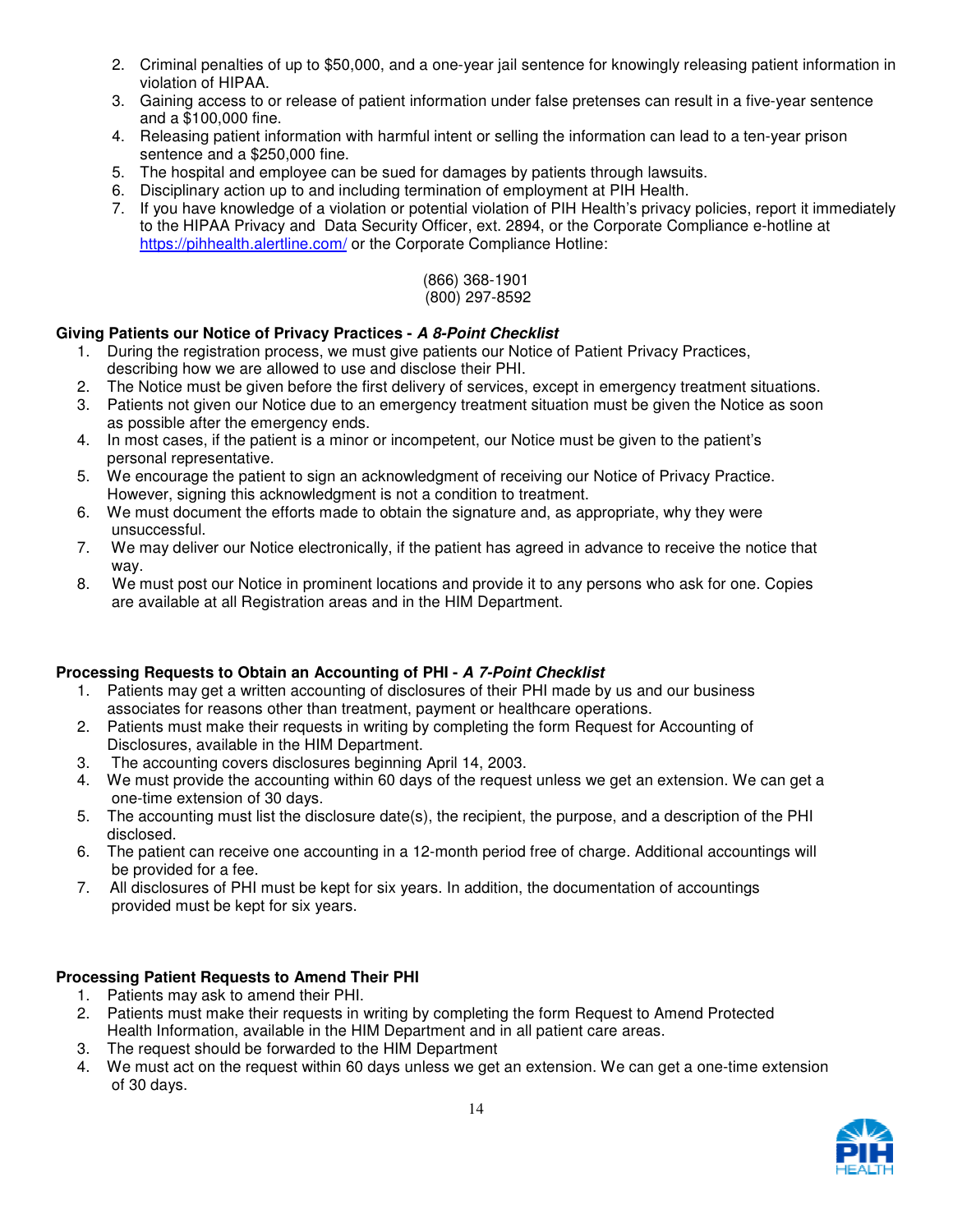- 5. We must notify patients that we granted or denied their request.
- 6. We must add any amendment which we have approved to the patient's medical record and establish an electronic link to information stored in our computer systems.
- 7. We must ask the patient who else needs the amended record and give it to whomever the patient identifies.

## **Processing Patient Requests for Access to Their PHI - A 7-Point Checklist**

- 1. Patients may ask for access to PHI that we maintain on them in our medical record or business office records.
- 2. Access may be either by inspection and/or through obtaining copies.
- 3. Patients must make their requests in writing by completing the form Request for Access to PHI, available in the HIM Department and in all patient care areas.
- 4. The request should be forwarded to HIM department.
- 5. Upon approval, inspection must be provided within five working days of receipt of the written request. Copies must be provided within 15 calendar days.
- 6. Patients may make as many requests for access as they like.
- 7. We must keep all documentation regarding a patient's request for access for at least six years.

# **Minimum Necessary Standard of HIPAA - A 5-Point Checklist**

- 1. PIH Health is required to adopt a "minimum necessary" standard in its use and disclosure of PHI.
- 2. Simply stated, the amount of patient data that you are allowed to access is dependent on the information you require to carry out your job.
- 3. For PHI contained in the medical record, the HIPAA Privacy Office and Data Security determines criteria and policies to define "minimum necessary" for chart requests.
- 4. For PHI contained in computer systems, the HIPAA Privacy and Data Security Officer sets criteria and policies to define "minimum necessary" within the computer systems.
- 5. The Information Solutions department has procedures for monitoring and adjusting access levels to PHI based on changes in an employee's status, department, and job.

## **Accessing a Computer System Containing PHI - A 6-Point Checklist**

1. Never share your computer login (user ID and password) with anyone. Computers log activity and track which patients are accessed by your user ID.

- 2. To protect your own login, always sign off the computer system whenever you are done using it or lock the system.
- 3. Never leave patient information displayed on the computer screen when you walk away from the workstation.
- 4. All PIH Health systems containing PHI will be set to automatically log off a user after 15 minutes of no activity.
- 5. Never leave faxes or printed reports on the fax machine or printer, unless it is in a secured area.
- 6. All workstations that can access PHI must be in a secured location and not be visible to the public.

## **Using a Computer System Containing PHI - A 6-Point Checklist**

- 1. Never store or save patient PHI on a CD, diskette, USB Flash Drive, or any local disk drive (e.g., C:drive.)
- 2. PHI should not be entered into mobile devices or laptops without prior approval from the HIPAA Privacy and Data Security Officer.
- 3. PHI may not be sent to any external e-mail address without adding the word 'SECURE' to the subject line for automatic encryption of the message.. (Note: External e-mail addresses do not end with@pihhealth.org.)
- 4. Any databases created in Microsoft Excel or Access (or similar software program) that contains PHI must be approved in advance by the HIPAA Privacy and Data Security Officer.
- 5. If other programs (e.g., Microsoft Word, Excel, and Access) are used to record or transmit PHI, all of the same protections apply for that PHI.
- 6. Immediately report any known or suspected information security problems to the HIPAA Privacy and Data Security Officer.

## **Manual Faxing of a Patient's PHI - A 9-Point Checklist**

- 1. Fax only when PHI is needed for emergency or immediate patient care, or when the patient authorizes faxing.
- 2. Never fax sensitive information such as mental health records, chemical dependency records, or clinical results of HIV tests.